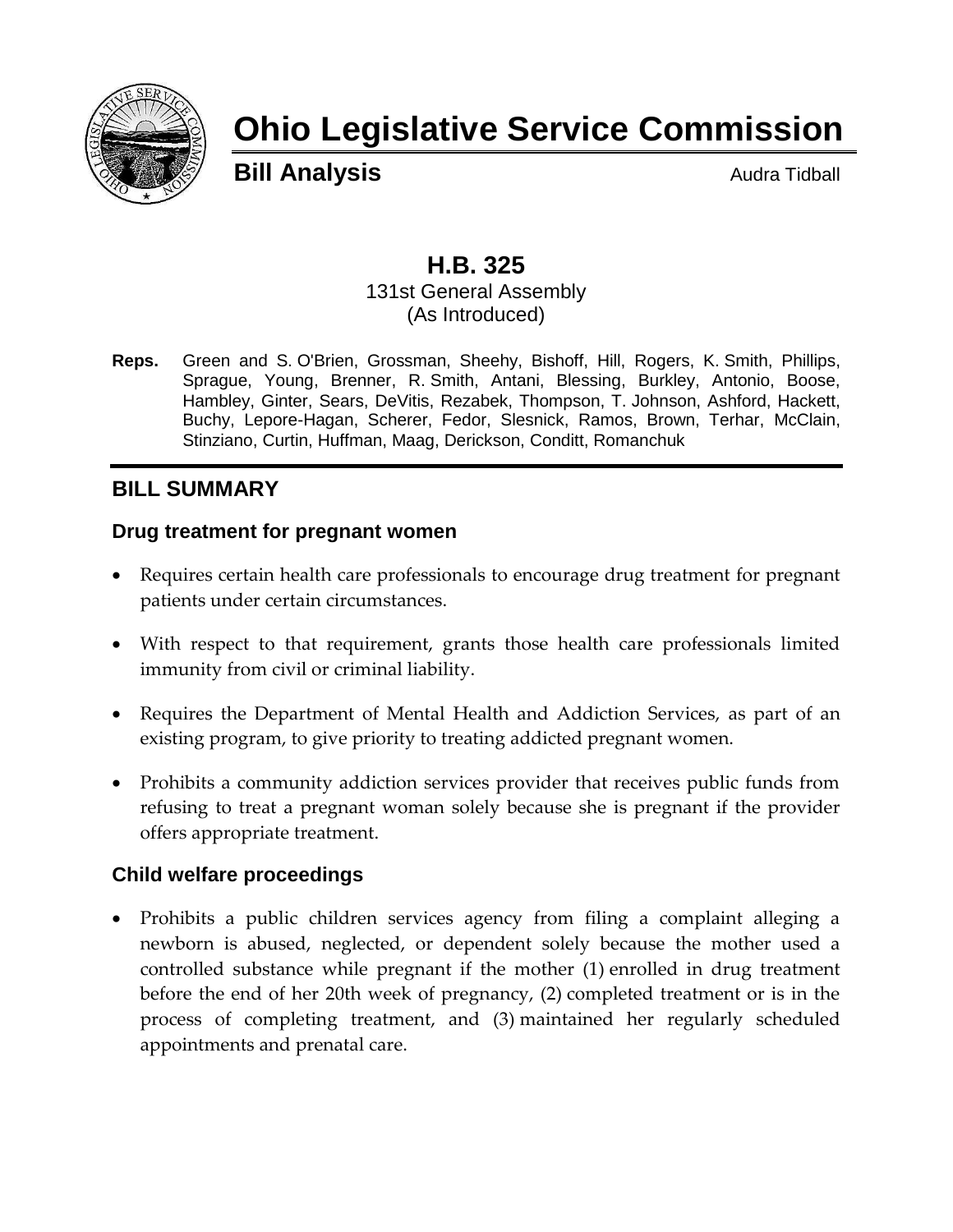- Permits a court to hold such a complaint in abeyance if the mother (1) enrolled in drug treatment *after* her 20th week of pregnancy, (2) is in the process of completing a treatment program, and (3) maintained her regularly scheduled appointments and prenatal care.
- Permits a court to dismiss such a complaint if the mother (1) enrolled in drug treatment *after* the end of her 20th week of pregnancy, (2) completed a treatment program, and (3) maintained her regularly scheduled appointments and prenatal care.

## **Admissibility of prenatal screening and tests in criminal proceedings**

• Provides that evidence obtained through a screening or test to determine pregnancy or provide prenatal care is not admissible in a criminal proceeding against the woman who was screened or tested.

## **CONTENT AND OPERATION**

#### **Encouraging pregnant women to enroll in drug treatment**

The bill requires certain health care professionals who care for pregnant women to encourage enrollment in drug treatment programs. The health care professionals to whom the bill applies are physicians, registered nurses (including clinical nurse specialists, certified nurse-midwives, and certified nurse practitioners), 1 licensed practical nurses, and physician assistants. Such a health care professional who attends to a pregnant woman for conditions relating to pregnancy before the end of the 20th week of pregnancy and who has reason to believe that the woman is using or has used a controlled substance in a manner harmful to the fetus must encourage the woman to enroll in a drug treatment program offered by a provider of addiction services or alcohol and drug addiction services.<sup>2</sup>

The bill defines "addiction services" as services (including intervention) for the treatment of persons with alcohol, drug, or gambling addictions, and for the prevention of such addictions. It defines "alcohol and drug addiction services" as services (including intervention) for the treatment of alcoholics or persons who abuse drugs of abuse and for the prevention of alcoholism and drug addiction.<sup>3</sup>

 $\overline{a}$ 

 $<sup>1</sup>$  R.C. 4723.01, not in the bill.</sup>

<sup>2</sup> R.C. 3701.70(B).

 $3$  R.C. 3701.70(A); R.C. 5119.01(A)(2) and (3), not in the bill.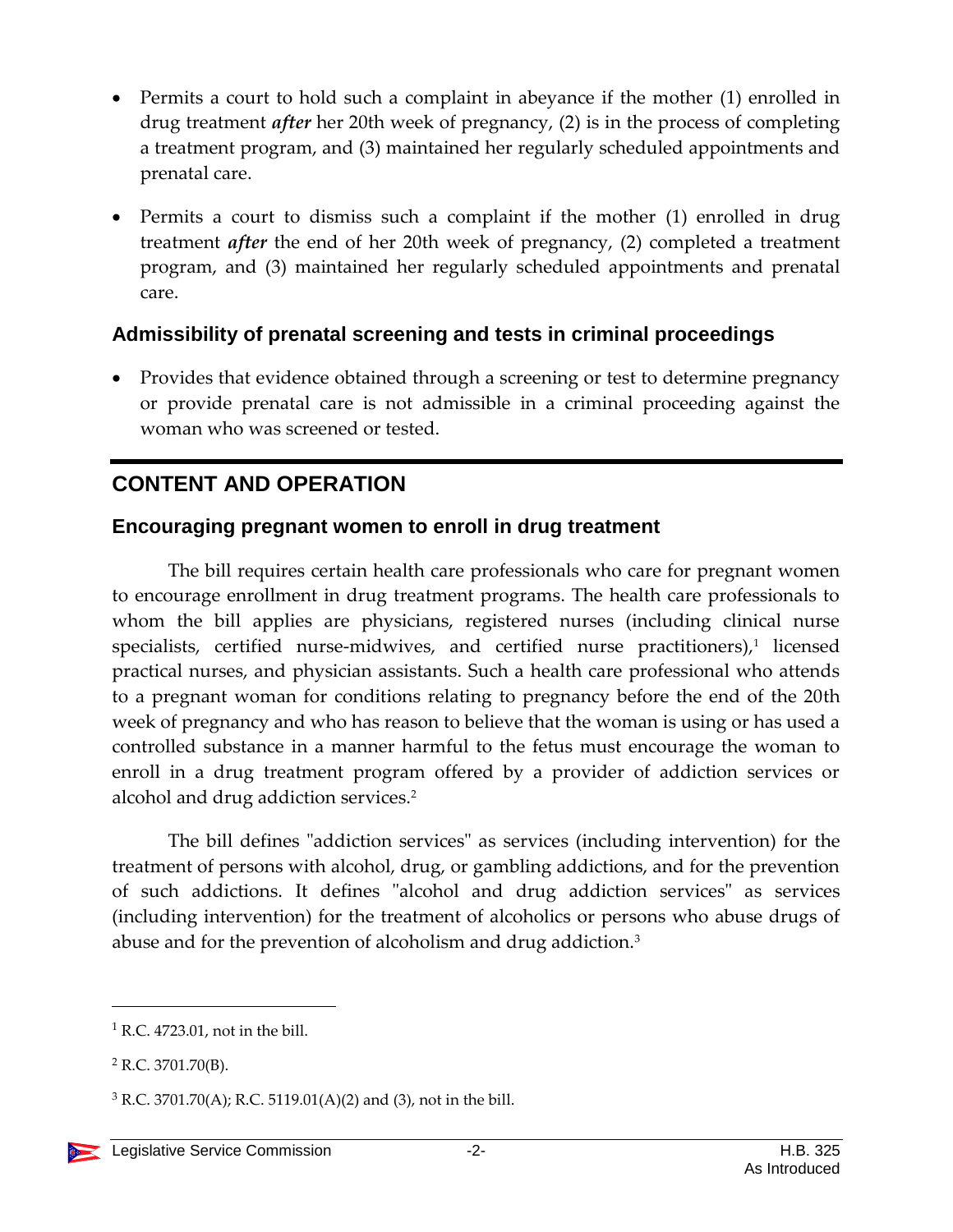The health care professionals subject to the bill are immune from civil liability and are not subject to criminal prosecution for (1) failing to recognize a pregnant woman's use of a controlled substance in a manner that is harmful to her fetus, or (2) any action taken in good faith compliance with the bill's requirements.<sup>4</sup>

## **Treatment priority**

The bill requires the Department of Mental Health and Addiction Services to give priority to treating pregnant women addicted to drugs of abuse. Under current law, the Department is required to give priority to developing, and to promptly develop, a program to identify addicted pregnant women and provide intervention and continued monitoring. The program also must provide tracking and treatment, as well as rehabilitation for children born to women who are addicted.

The bill adds a requirement that the program give priority to treating pregnant women who are addicted to drugs of abuse. It also requires a community addiction services provider that receives public funds to give priority to pregnant women referred to treatment. The bill prohibits such a community addiction services provider from refusing to treat a pregnant woman solely because she is pregnant, so long as appropriate treatment is offered by the provider.<sup>5</sup>

## **Child welfare proceedings**

Public children services agencies (PCSAs)<sup>6</sup> are required to assess and investigate reports of abuse, neglect, or dependency to determine whether a child is safe or at risk. This assessment and investigation is conducted pursuant to Ohio and federal law in accordance with the Child Protective Services Worker Manual developed by the Department of Job and Family Services. In appropriate circumstances, a PCSA may file a complaint with the juvenile court alleging that a child is an abused, neglected, or dependent child.<sup>7</sup> When a complaint has been filed, the court must first determine whether the child is an abused, neglected, or dependent child (referred to as adjudication) and, if so, whether the child should be removed from the parent's custody (referred to as disposition).

 $\overline{a}$ 

<sup>4</sup> R.C. 3701.70(C).

<sup>5</sup> R.C. 5119.17.

<sup>6</sup> There are 64 PCSAs located within county departments of job and family services, with five having combined services across county lines. The remaining 24 are separate children services board.

 $<sup>7</sup>$  R.C. 2151.27, not in the bill.</sup>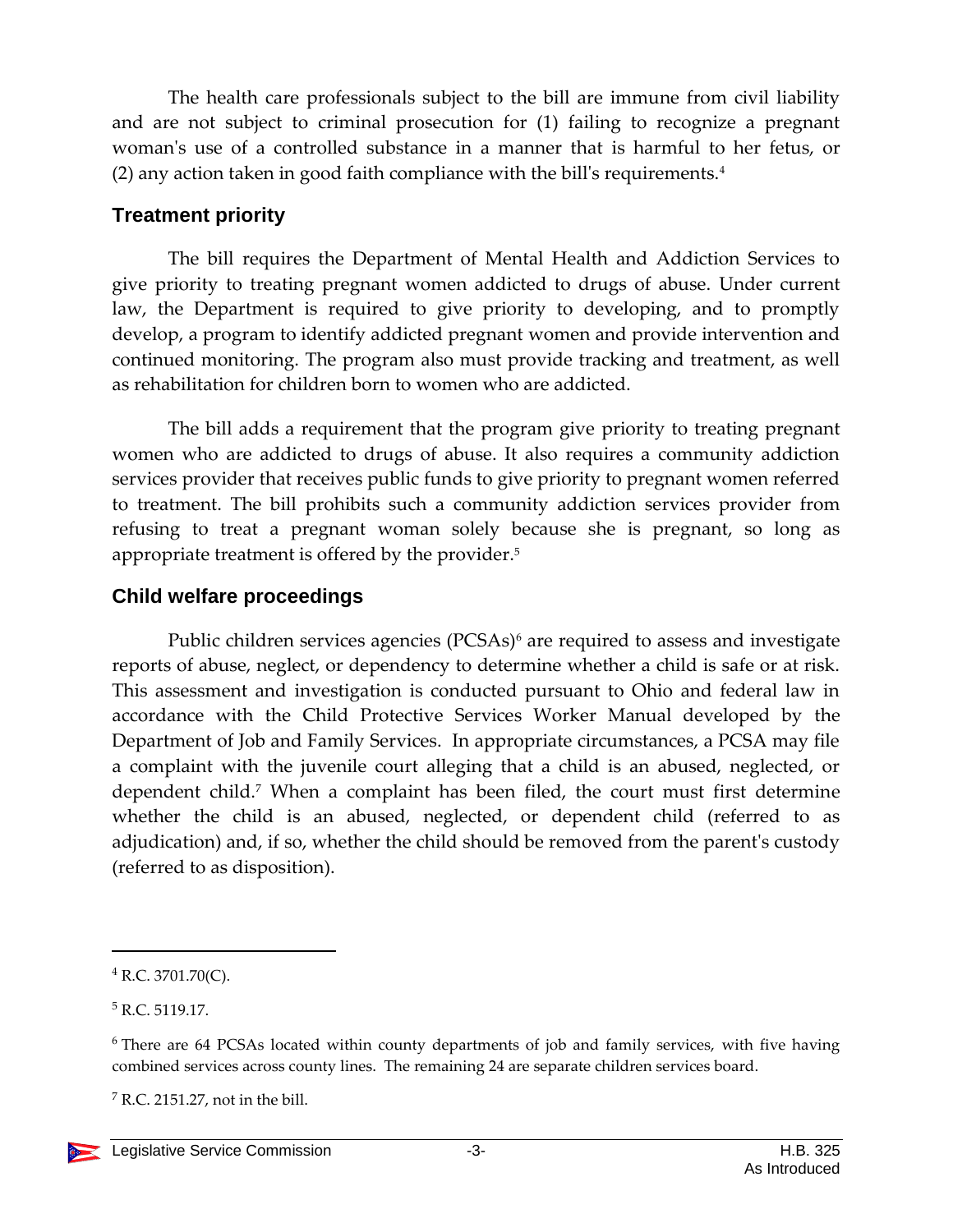The bill prohibits a PCSA from filing such a complaint regarding a newborn<sup>8</sup> solely because the newborn's mother used a controlled substance while pregnant, so long as the mother did all of the following:

(1) Before the end of the 20th week of pregnancy, enrolled in a drug treatment program provided by a provider of addiction services or alcohol and drug addiction services;

(2) Successfully completed the program or is in the process of completing the program and is in compliance with the program's terms and conditions as determined by the program;

(3) Maintained her regularly scheduled appointments and prenatal care recommended by her health care provider for the remaining duration of the pregnancy.<sup>9</sup>

If a pregnant woman enrolled in a drug treatment program after the end of her 20th week of pregnancy, a court may do either of the following instead of considering the complaint:

(1) Hold it in abeyance if the court finds the woman is in the process of completing the program and has maintained her regularly scheduled appointments and prenatal care;

(2) Dismiss it if the court finds that the woman successfully completed the program and maintained her regularly scheduled appointments and prenatal care. $^{\rm 10}$ 

The bill specifies that it does not prevent a PCSA from filing a complaint regarding a newborn if the PCSA determines that the mother, or any other adult caring for the newborn, is unable to provide adequate parental care.<sup>11</sup>

## **Admissibility of prenatal screening and tests in criminal proceedings**

The bill provides that evidence of the use of a controlled substance obtained through a screening or test to determine pregnancy or provide prenatal care is not admissible in a criminal proceeding against the woman who was screened or tested. However, the bill also specifies that it does not prohibit criminal prosecution based on

 $\overline{a}$ 

 $8$  The bill defines a newborn as a child less than 30 days old.

 $9$  R.C. 2151.26(B).

 $^{10}$  R.C. 2151.26(C).

 $^{11}$  R.C. 2151.26(D).